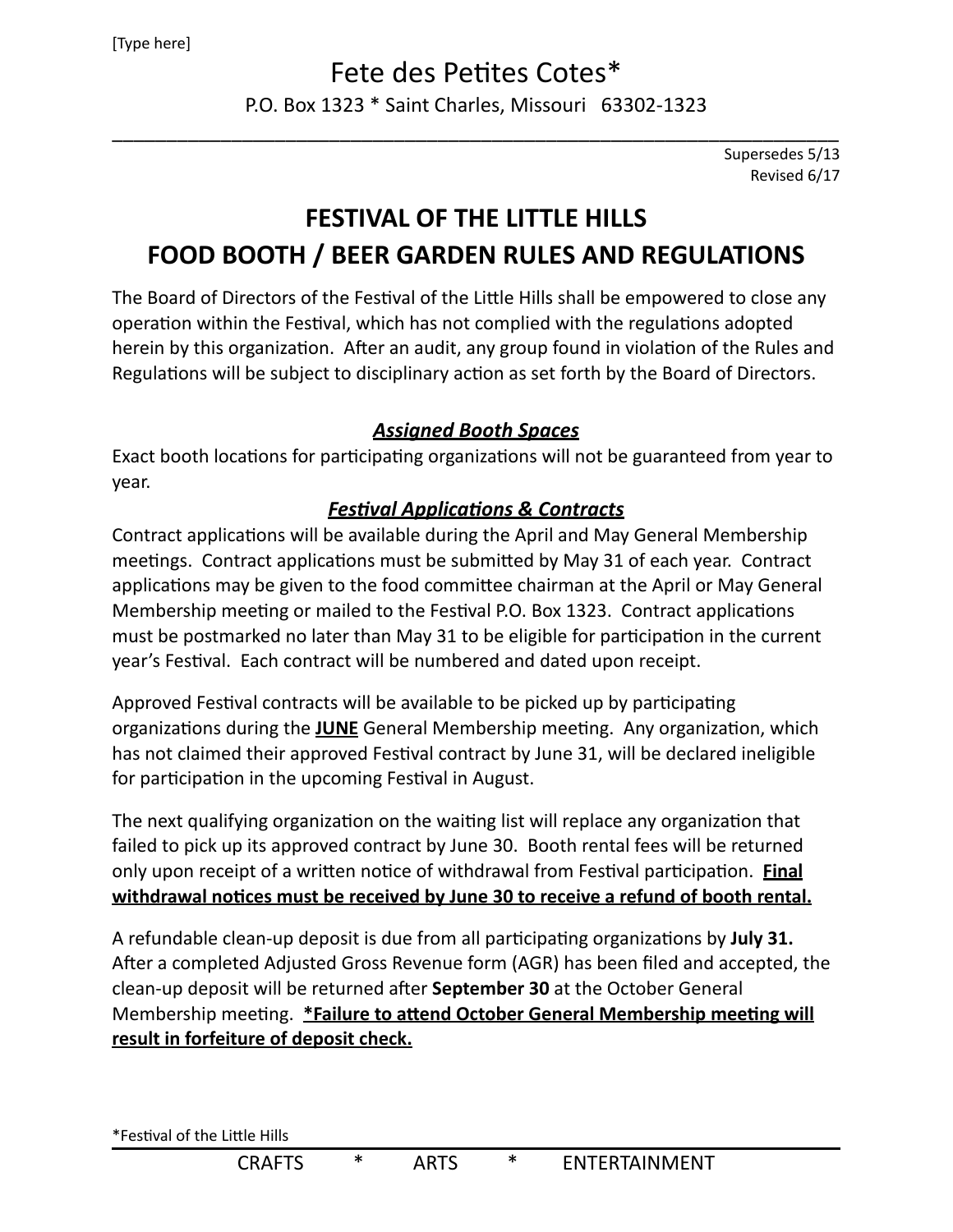# Fete des Petites Cotes\*

### P.O. Box 1323 \* Saint Charles, Missouri 63302-1323

### \_\_\_\_\_\_\_\_\_\_\_\_\_\_\_\_\_\_\_\_\_\_\_\_\_\_\_\_\_\_\_\_\_\_\_\_\_\_\_\_\_\_\_\_\_\_\_\_\_\_\_\_\_\_\_\_\_\_\_\_\_\_\_\_\_\_\_ *Unauthorized sales*

Any unauthorized person, persons, organizations, or groups attempting to participate in the Festival of the Little Hills without a written contract approved by the Board of Directors, will be ordered to cease operation immediately. All forms of gaming (including raffles) will be considered unauthorized sales, NO EXCEPTIONS. (This will include legal action, if deemed necessary.)

### *Maintence*

The Board of Directors shall enter into contracts to have the public walkways cleaned daily. The board will also be responsible for providing dumpsters for participating organizations.

Organizational responsibilities will include:

- All organizations are responsible for continual cleanup of their booths and immediate adjacent area during the entire Festival.
- Final clean up should be completed on Main Street, parking lots, and Riverside Drive by 9:00 P.M. Sunday, and by 8:00 P.M. on Monday in the park.

### *Publicity*

The Board of Directors before any release by any member organization or subsidiary contractor must approve all publicity.

### *Handouts*

There shall be no distribution of informational flyers or pamphlets within the boundaries of the Festival.

### *Participating Organization Responsibility*

#### Sales Tax

Each Festival participant must have a Missouri Sales Tax Number of Tax Exempt letter available at all times during the Festival event, should a State Missouri representative inquire. Sales tax is not a deductible expense on the AGR.

#### Insurance

It is requested that each booth have a certificate of proof of insurance.

#### **Compliance**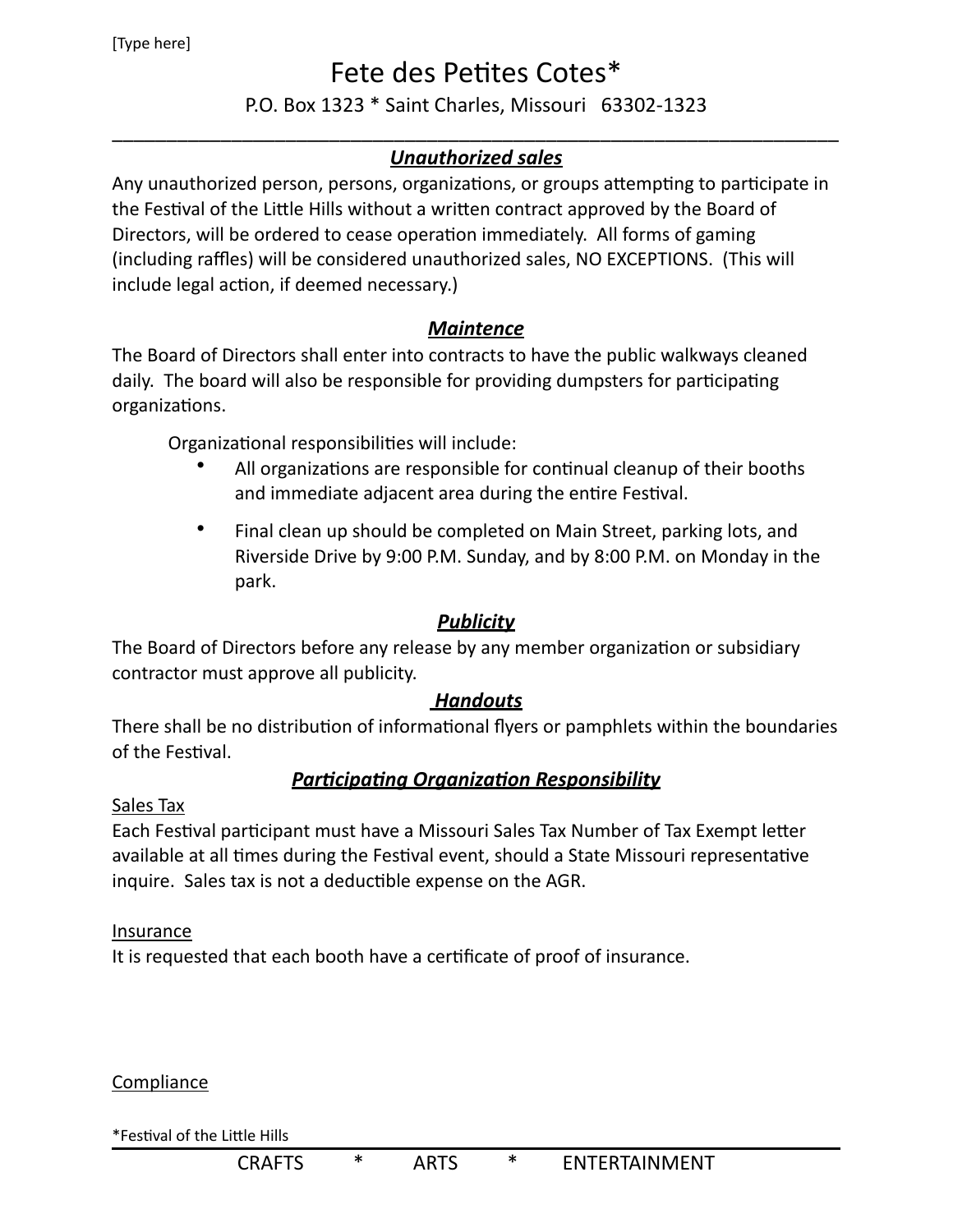[Type here]

# Fete des Petites Cotes\*

## P.O. Box 1323 \* Saint Charles, Missouri 63302-1323 \_\_\_\_\_\_\_\_\_\_\_\_\_\_\_\_\_\_\_\_\_\_\_\_\_\_\_\_\_\_\_\_\_\_\_\_\_\_\_\_\_\_\_\_\_\_\_\_\_\_\_\_\_\_\_\_\_\_\_\_\_\_\_\_\_\_\_

All not-for-profit food booths are to be run and manned within the scope of the not-forprofit organizations. Food vendors may use professional services to prepare the product provided the members of the not-for-profit organization operate the booth.

That is: sell the product, deliver the product to the customer, exchange money with the *customer, maintain clean and orderly appearance, setup and tear down in accordance* with Festival rules and regulations, and report and pay the AGR fee accordingly. *Responsibility remains with the not-for-profit group. The not-for-profit group may include cost of product preparation in their normal expenses. (BOD 1 Mar.99)* 

*Commercial vendors will follow the same rules as not-for-profit groups.* It shall be required that each participating organization has a responsible officer of the *organization present at all times during the Festival to supervise their organization's* activities. The responsible officer shall oversee actions of all its membership and/or *personnel associated with the organization participating in Festival activities. An organization* whose members and/or other personnel are found to be uncooperative with the Festival Board of Directors may be denied permission to participate in the next *year's* Festival. Participating organizations are **REQUIRED**, not just expected to have *representation at all General Membership meetings April, May, June, July, August,* September, October of each year. ANY ORGANIZATION WHO HAS APPLIED AND HAS BEEN ACCEPTED INTO THE CURRENT YEAR'S EVENT BY JUNE 30, WHO FAILS TO HAVE A **REPRESENTATIVE AT THE JUNE, JULY, AUGUST, SEPTEMBER MEETINGS MAY LOSE** STANDING IN THE FESTIVAL FOR THE FOR THE CURRENT YEAR AT THE BOARDS DISCRETION. **FAILURE TO MEET THE OCTOBER MEETING REQUIREMENT WILL RESULT IN NO PARTICIPATION IN THE NEXT YEAR'S EVENT – NO EXCEPTIONS.** (BOD Mar 03)

*Organizations operating a food booth or beer garden are required to submit receipts for* ALL amounts on their AGR statement. Copies of all receipts must be attached to AGR.

## *Food Handling Facilities*

Food booth contracts are contingent upon an approved permit granted by the St. Charles County Health Department. Food booths are to comply with guidelines set forth by the St. Charles County Health Department.

## *Booths*

a) All booths on Main Street may be set up starting at 6:00am on Friday morning and must be completed by 3:00pm on Friday afternoon.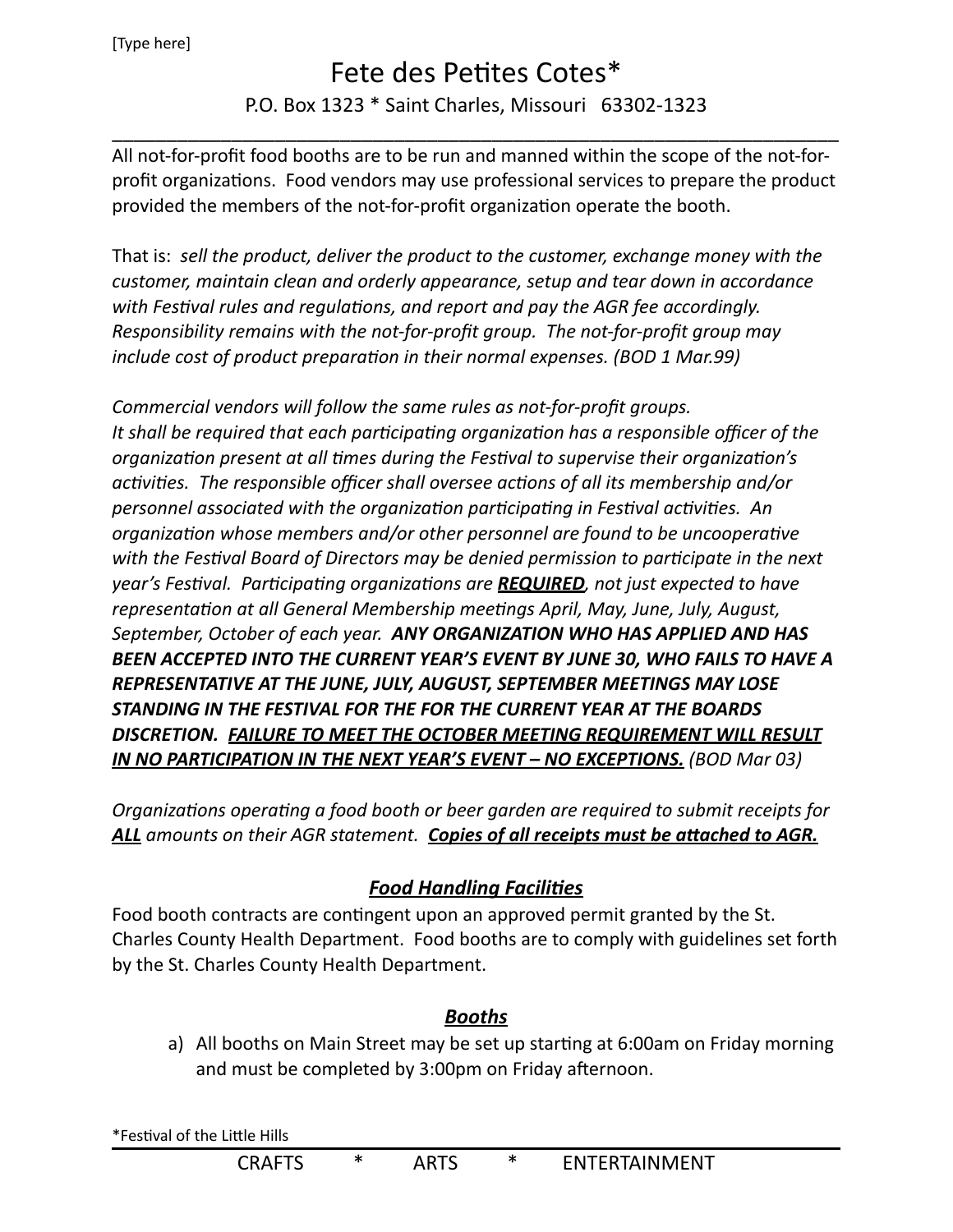#### [Type here]

# Fete des Petites Cotes\*

## P.O. Box 1323 \* Saint Charles, Missouri 63302-1323 \_\_\_\_\_\_\_\_\_\_\_\_\_\_\_\_\_\_\_\_\_\_\_\_\_\_\_\_\_\_\_\_\_\_\_\_\_\_\_\_\_\_\_\_\_\_\_\_\_\_\_\_\_\_\_\_\_\_\_\_\_\_\_\_\_\_\_

- b) Prior approval must be obtained from the Board of Directors for the Festival of the Little Hills to deduct depreciation for construction of food booths and/or equipment on the financial statement submitted no later than September 30. Application for Board of Director's consideration shall be submitted no later than July 31. The expenses need documentation and shall not exceed \$300.00. These expenses are limited to materials only. Any expenditure in excess of \$300.00, other than food and beverage products necessary for a booth, should be brought before the Board of Directors for approval prior to purchase/rental and the deductions of cost should be amortized over a thee (3) year period.
- c) Booths selling commercial products may have no more than two (2) signs advertising the commercial supplies. In those cases, each side of the booth advertising the commercial product must have another sign with lettering at least twice the size advertising the not -for-profit group operating the booth under auspices of the Festival. (BOD Mar 98)
- d) Storage trailers will not be allowed in the park.
- e) Trailers on Main Street shall be parked no closer than three (3) feet from the east curb measured from the wheel on the curbside to curb. (BOD 1 Mar 99)
- f) Occupied cooking trailers are not allowed in the park. Cooking trailers are defined as trailers that house cooking apparatus and is being used by an operator within the trailer.

## *Electricity*

All booths using electricity must meet requirements set forth by the St. Charles Building inspectors regarding outdoor events involving temporary structures. The Board of Directors will provide the only electrical source available to vendors.

*Festival hours Main Street, Parking Lots, Riverside Drive, Frontier Park, and Beer Gardens*